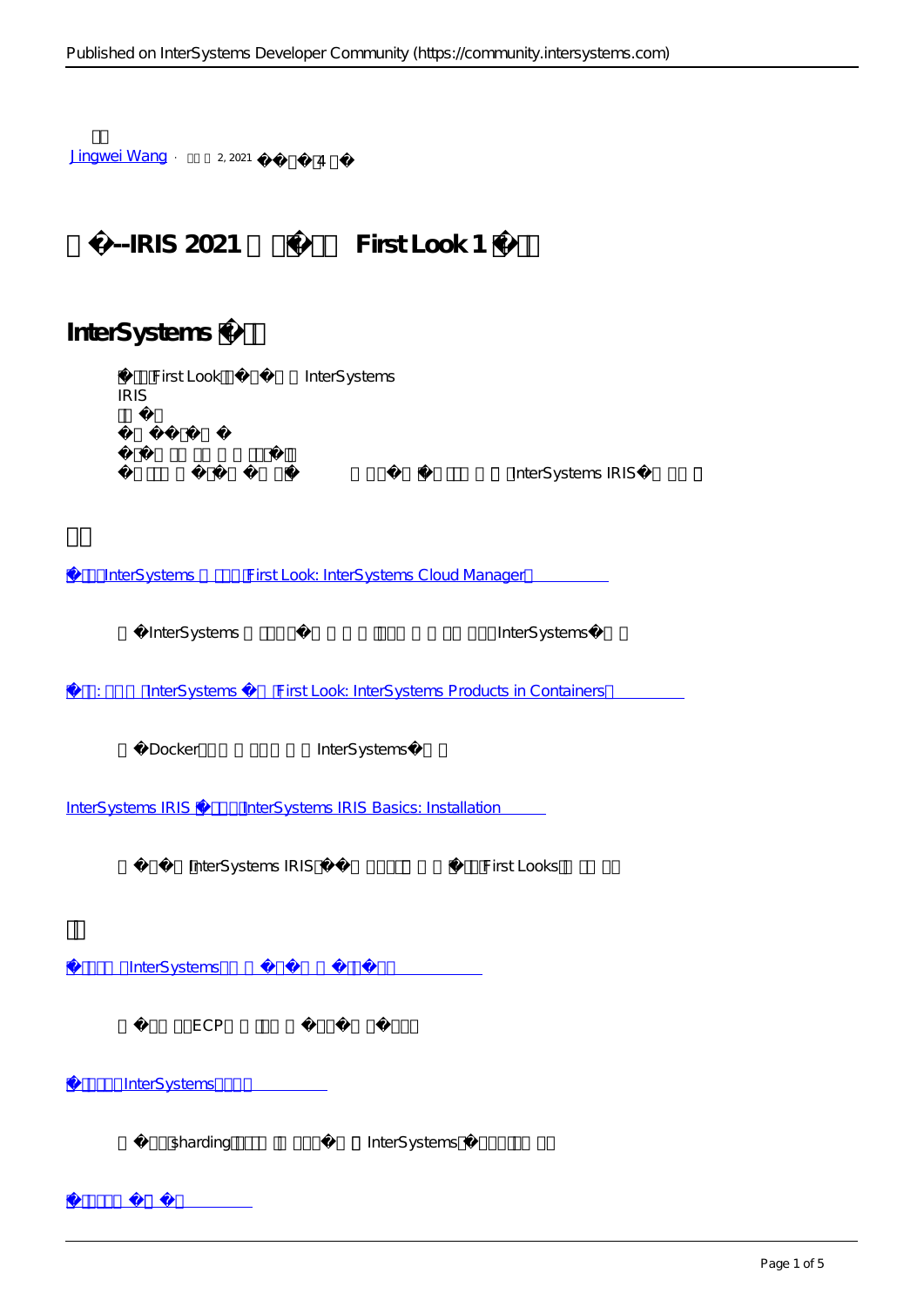InterSystems

InterSystems IRIS : IDE

IDE InterSystems IRIS

Java JDBC

JDBC InterSystems

JDBC InterSystems

**技术概要: InterSystems IRIS Native API for Java**

InterSystems IRIS Native Java hterSystems globals

t XEP Java

XEP API Java

Ja<u>va InterSystems</u>

InterSystems Java Java

## .NFT ODBC

ODBC InterSystems

ODBC InterSystems

InterSystems IRIS Native API for .NET

- IRIS Native .NET InterSystems globals

ADO.NET InterSystems

InterSystems ADO.NET Managed Provider InterSystems

 $XEP$  .Net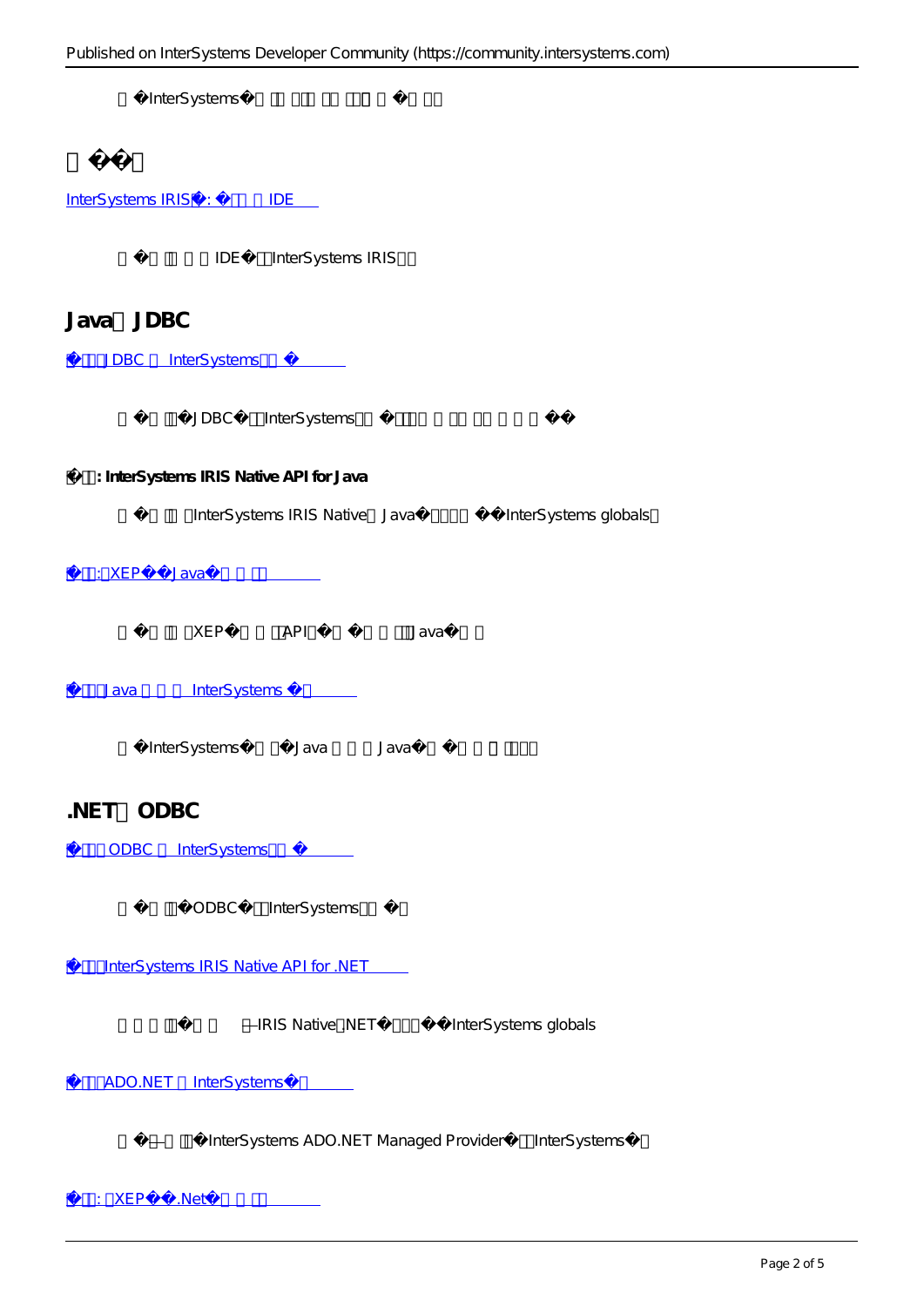| XEP<br>API<br>$\Delta N \to T$                 |              |
|------------------------------------------------|--------------|
|                                                |              |
| InterSystems.NET                               |              |
| InterSystems. NET<br>Gateway                   |              |
| : ObjectScript                                 |              |
| ObjectScript                                   |              |
| : Globals                                      |              |
| Globals<br>InterSystems IRIS                   |              |
| InterSystems SQL                               |              |
| InterSystems SQL InterSystems<br>SQL           |              |
| InterSystems<br>SQL                            |              |
| InterSystems SQL                               |              |
| InterSystems REST                              |              |
| InterSystems<br>REST                           |              |
| Production                                     |              |
| <b>Production</b>                              |              |
| Production                                     |              |
| <b>Production</b><br>Managed File Transfer MFT |              |
| (MFT)                                          | InterSystems |

[技术概要:数据转换](https://cn.community.intersystems.com/post/iris-2021-%E6%8A%80%E6%9C%AF%E6%96%87%E6%A1%A3-first-look-7-%E6%8A%80%E6%9C%AF%E6%A6%82%E8%A6%81-%E6%95%B0%E6%8D%AE%E8%BD%AC%E6%8D%A2)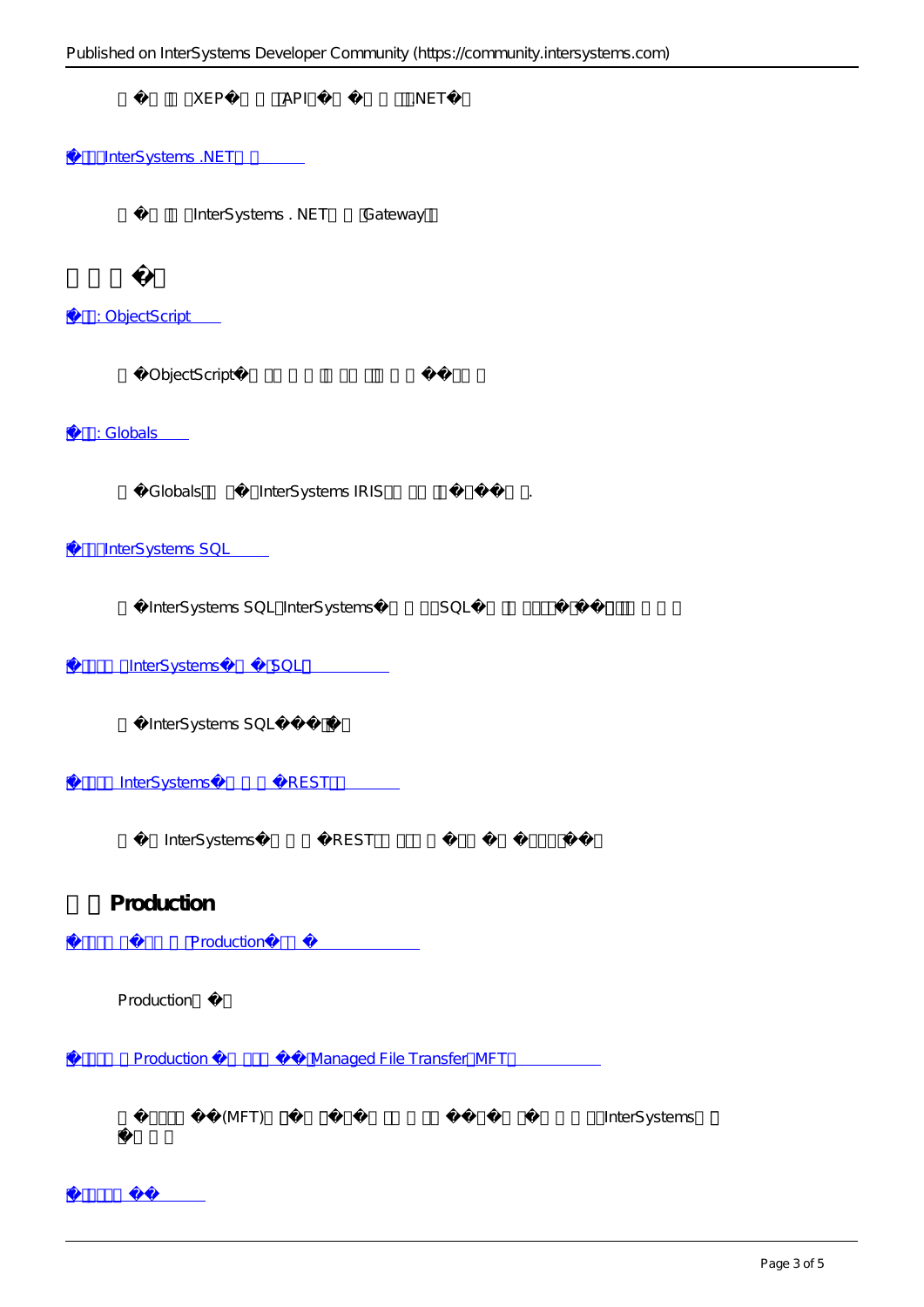DTL

| SQL<br>InterSystems    |       |           |  |
|------------------------|-------|-----------|--|
| SQL                    |       |           |  |
| InterSystems           |       |           |  |
| (NLP)                  |       |           |  |
| InterSystems IRIS UIMA |       |           |  |
| InterSystems IRIS      | UIMA  |           |  |
|                        |       |           |  |
|                        |       |           |  |
| InterSystems           |       |           |  |
| LDAP InterSystems      |       |           |  |
| LDAP<br>InterSystems   |       |           |  |
|                        |       |           |  |
|                        |       |           |  |
| InterSystems           |       |           |  |
| InterSystems           | (PKI) |           |  |
| InterSystems<br>(PKI)  |       |           |  |
| InterSystems           |       | (CAS) PKI |  |

## [#InterSystems IRIS](https://cn.community.intersystems.com/tags/intersystems-iris) [#InterSystems IRIS for Health](https://cn.community.intersystems.com/tags/intersystems-iris-health)

 **源 URL:** https://cn.community.intersystems.com/post/%E7%BD%AE%E9%A1%B6-iris-2021-%E6%9C%80%E6% 96%B0%E6%8A%80%E6%9C%AF%E6%96%87%E6%A1%A3-first